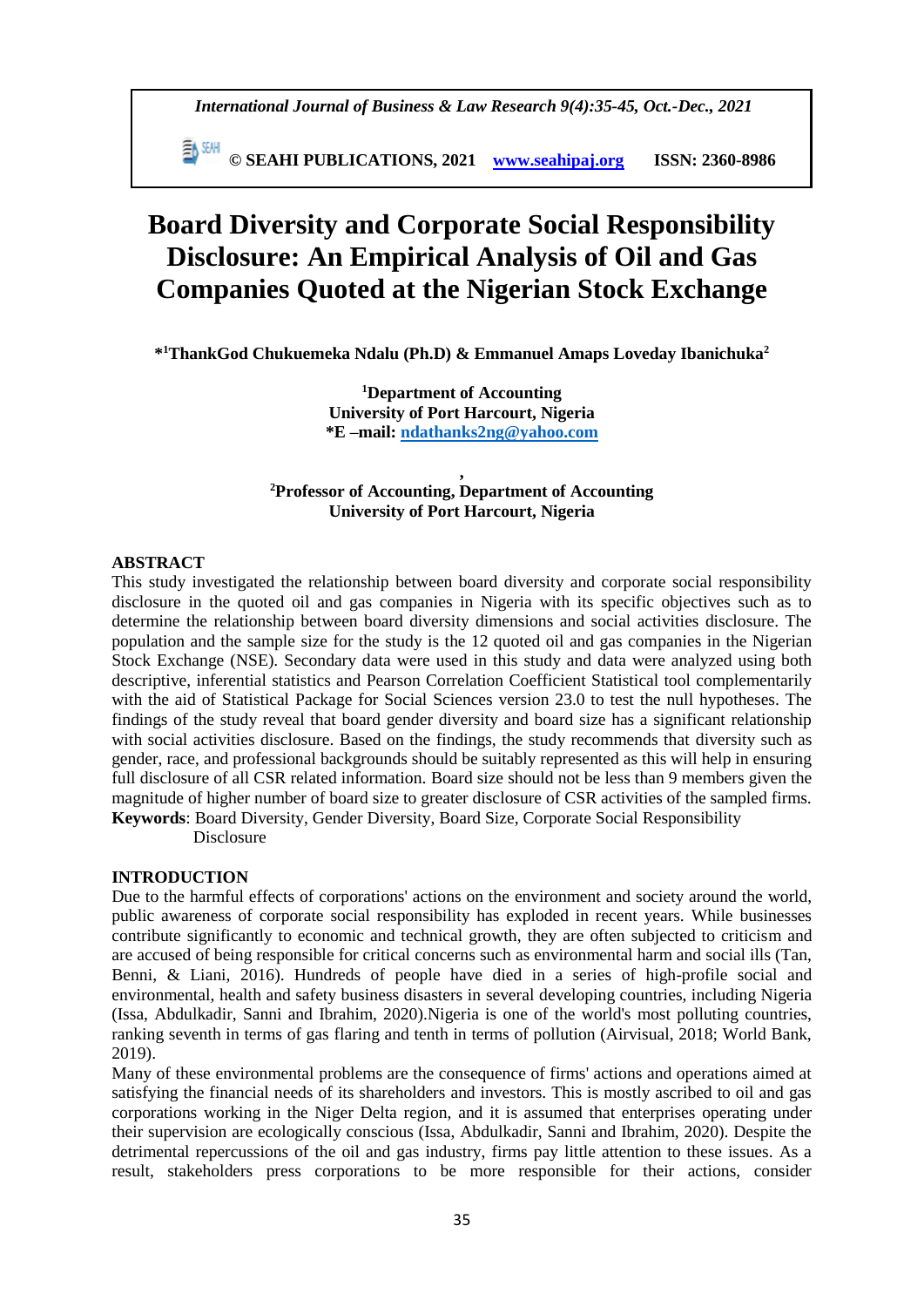environmental and sustainable development issues in their decisions, and participate actively in corporate social responsibility initiatives (Braam, Weerd, Hauck, & Huijbregts, 2016). As a result, firms have begun to engage in responsible business activities in order to meet the growing interest of stakeholders (Issa, Abdulkadir, Sanni and Ibrahim, 2020).

CSR (Corporate Social Responsibility) has become a popular topic in academic and business writing. Many organizations and institutions around the world emphasize the need of businesses considering the economic, social, and environmental impacts of their operations (World Business Council for Sustainable Development 2000; European Commission 2002; World Bank 2004). The process of disclosing information about company interactions with regard to the environment, employees, society, and consumer issues is known as corporate social responsibility disclosure (Gray, Javad, Power, & Sinclair, 2001). It is also a process of providing financial and non-financial information in the social and environment context (Hackston & Milne 1996).

Furthermore, Corporate Social Responsibility Disclosure (CSRD) is an extension of the financial disclosure system, reflecting society's broader expectations of the business community's role in the economy. All information reported to stakeholders about a company's social and environmental effects is included in the CSRD. As a result, it entails expanding the company's responsibilities beyond the traditional duty of giving a financial account to capital owners. This data could be qualitative, quantitative, or both, and it could be provided in annual reports, a specialized report, a media release, or another format to help the organization meet its goals (Adams & Shavit, 2011).

Nonetheless, there is a board diversity that plays a crucial role in assessing the company's performance in every successful management of corporate social responsibility. The diversity of the board of directors is able to provide a positive CSR level of efforts involving company engagement (Rao, 2016). Selection of board members can be done in order to achieve CSR goals that include specific criteria such as good qualifications, knowledge, and a wide range of value (Rao, 2016).Furthermore, having a diverse board of directors may demonstrate to the community how companies deal with social fairness (Bilimoria, 2000, Miller and Triana 2009); standard faithfulness and a favorable working environment (Miller and Triana 2009); organizational performance (Galbreath, 2011); and being responsible and concerned about the needs of women and minorities (Galbreath, 2011).

Board diversity can be defined as a wide range of backgrounds among board members, with boundless value in terms of age, knowledge, skill, and gender requirements among board members (Knippenberg et al. 2004). It can be divided into two categories: visible and less visible. Gender, nationality, ethnicity, and age are examples of visible diversity, while knowledge, education, experience, role, profession, and organizational participation are examples of less visible diversity (Kang et al. 2007). In order to analyze the CSR's disclosure, this study examines two elements of board diversity: board gender diversity and board size.

Nonetheless, anytime there is a lack of diversity and homogeneous boards of directors in management, this leads to general governance failures and weaknesses such as conflict of interest, cost management, unlawful insider trading, and false financial statements. Alternatively, board diversity was associated with higher representation of moral and ethical viewpoints in decisionmaking, less myopic decision-making, improved problem-solving, and improved corporate strategic planning and accountability (Handajani, Subroto, & Saraswati, 2014). Furthermore, increasing board diversity can improve the company's ethical corporate culture and contribute to a better grasp of the company's market position, creativity and innovation, as well as more effective problem-solving and CSR disclosure.

However, both practitioners and academic scholars are becoming increasingly interested in the topic of corporate social responsibility disclosure. However, previous research on the corporate social responsibility disclosure determinant focused on external monitoring variables, with little attention paid to board diversity, which could provide more insight into management decisions to participate in corporate social responsibility disclosure activities. Even so, several of these studies have evaluated the relationship between board diversity and corporate social responsibility in developed countries (Beji, Yousfi, Loukil and Omri, (2020); Kyun, & Jung, 2019; Susanto, (2019); Yaseen, Iskandrani, Ajina, & Hamad, 2019; Zhuang, Chang, & Lee, 2018; Oh, Sanan, 2018; Galbreath, 2017), Despite this, most of these studies have focused on the relationship between board diversity and corporate social responsibility in developed countries (Beji, Yousfi, Loukil, and Omri, 2020); Kyun, & Jung,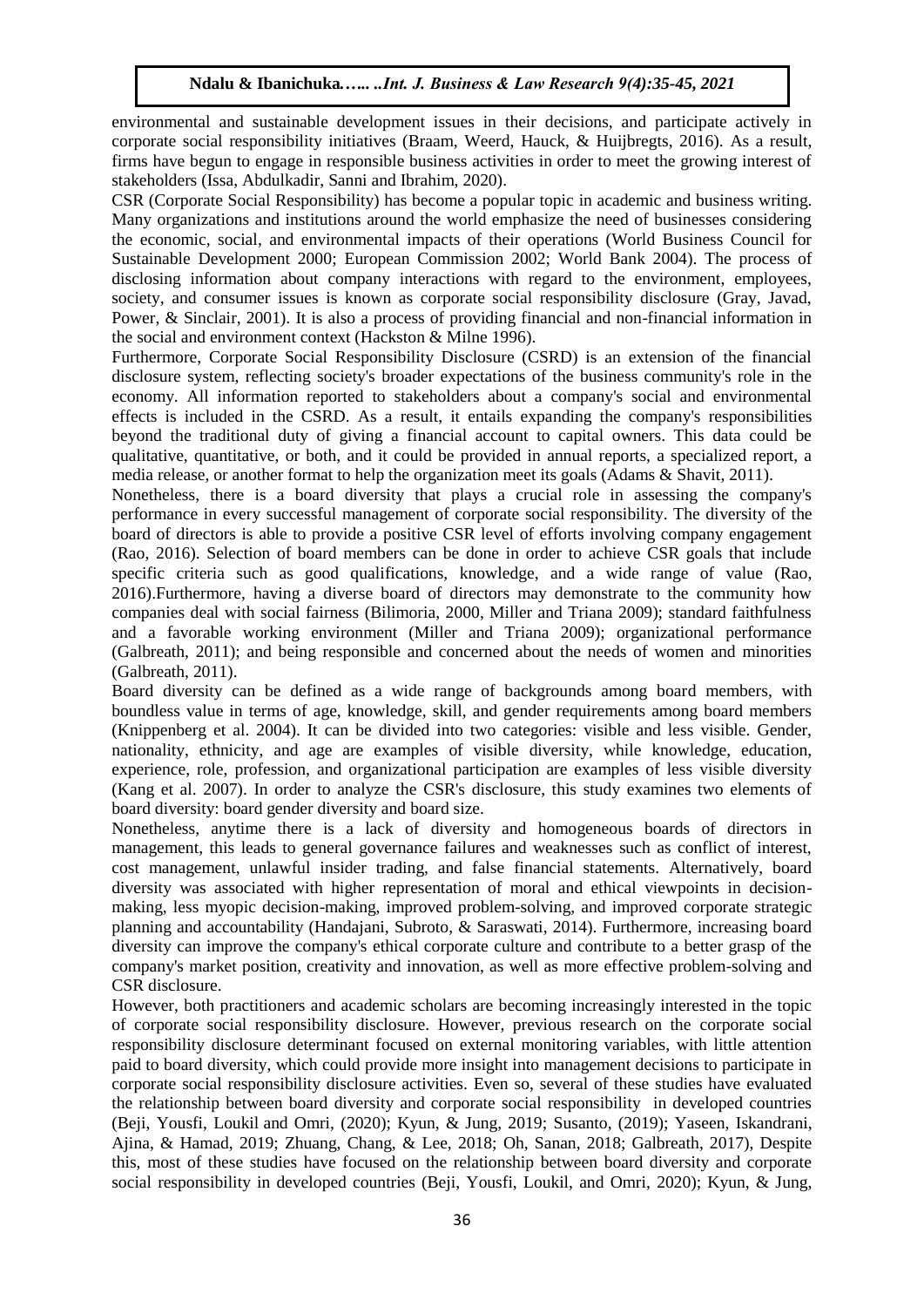2019; Susanto, (2019); Yaseen, Iskandrani, Ajina, & Hamad, 2019; Zhuang, Chang, & Lee, 2018; Oh, Sanan, 2018; Galbreath, 2017), with only few studies exploring emerging countries like Nigerian (e.g. Issa, Abdulkadir, Sanni and Ibrahim, 2020; Awodiran & Jimba, 2018; Muktar, Mohammad, Jibril, and Sabo, (2016); Abubakar, 2016).

Furthermore, this study uses the amount of social activities disclosed as a CSRD measurement, which has previously gotten little attention. Until far, the majority of CSR studies have employed CSR reporting as a metric. Furthermore, few studies have looked at Nigerian oil and gas companies, where concerns about corporate social responsibility such as air pollution and labour exploitation are common. Prior research on board diversity has mostly focused on the diversity of the board's index and diversity within the board's index (e.g. Hafsi & Turgut) (2013).This research therefore bridges this gap by utilizing two aspects of the diversity of boards and analyzing their effect on the CSRD of oil and gas companies in Nigeria.

It is in the light of the above, that this study is aimed at investigating board diversity and corporate social responsibility disclosure: An empirical analysis of oil and gas companies quoted at the Nigerian Stock Exchange. Indicating the operational proxy of board diversity as board gender diversity and board size and the measures of corporate social responsibility disclosure as social activities disclosure gave rise to the following research hypothesis:

- **Ho<sup>1</sup>** There is no significant relationship between board gender diversity and social activities disclosure.
- **Ho<sup>2</sup>** There is no significant relationship between board size and social activities disclosure.

## **I. Theoretical Framework**

The study is anchored on legitimacy theory propounded by Edward Freeman (1984). This is because legitimacy theory underpins the objective of the study.

## **Legitimacy Theory**

The legitimacy theory was developed to modify corporate management attitudes about firm community concerns in order for their firms to survive the business cycle as a going concern entity for a long time (Gray, Kouhy, & Lavers, 1995). According to legitimacy theory, a "social compact" exists between the corporation and the society in which the enterprise operates. Thus, a proponent of legitimacy theory believes that a company's management must ensure that its operations, decisions, and actions are always within society's bounds and norms, and avoid taking any decision or action that is deemed undesirable, harmful, disastrous, or inappropriate to the health and safety of consumers, employees, community residents, and the operating environment (Ugwuiwa and Jimoh, 2012).This theory claimed that businesses should follow the law of the land, protect their physical environment, and avoid dumping superfluous garbage. When it comes to examining business behavior in respect to a community-constructed system of generally acceptable values, norms, and beliefs, legitimacy theory has become the most frequently and usefully mentioned theory.

# **II. Conceptual Review**

## **Board Diversity**

The concept of board diversity includes gender diversity (Milliken & Martins, 1996). The concept of board diversity indicates that boards should reflect society's structure, with gender, race, and professional backgrounds suitably represented. Boards are concerned about having the correct mix of people on them to provide a varied range of opinions (Milliken & Martins, 1996; Biggins, 1999). Shareholders (Carver, 2002), stakeholders (Keasey, Thompson, & Wright, 1997), corporate philanthropy (Coffey & Wong, 1998), and commercial considerations all favor board diversity (Mattis, 2000; Daily & Dalton, 2003). Diversity, on the other hand, should not only assure equitable representation but also serve as a symbol of widening the merit principle (Burton, 1991). Diversity, according to Robinson and Dechant (1997), develops a better grasp of the market world, boosts innovation, leads to more effective problem-solving and leadership, and strengthens global linkages. Different theoretical viewpoints also assist gender diversity on the boards. For example, agency theory is primarily concerned with board of director independence and a mix of executive and nonexecutive directors. A balanced board will have representation from a variety of groups, ensuring that no single person or small number of individuals can dominate the board's decision-making (Hampel, 1998).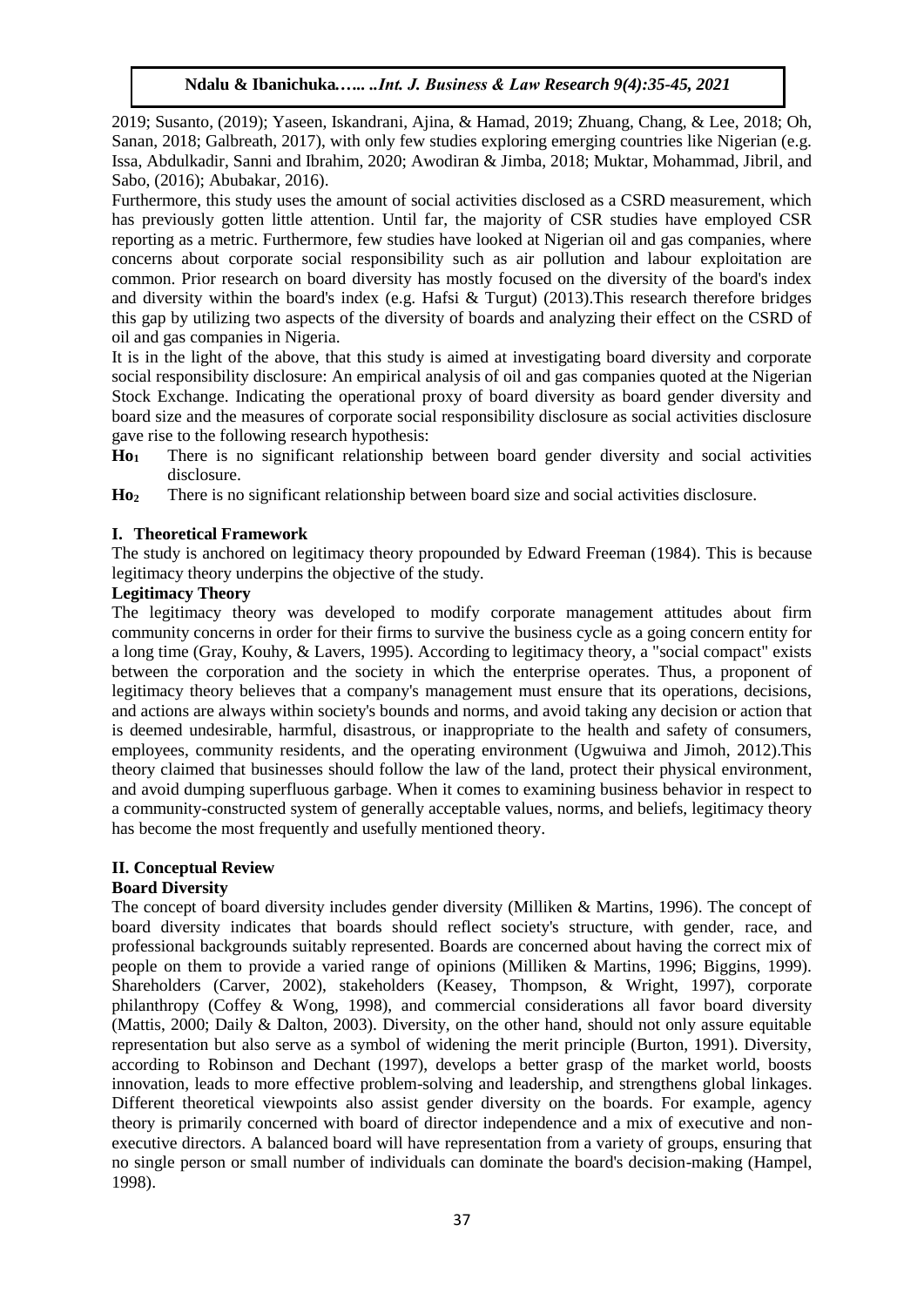Gender diversity is the most frequently studied type of diversity in the literature (Krishnan & Parsons 2008; Srinidhi et al., 2011), partly because it is the most visible form of diversity in the boardroom. A few recent studies have attempted to formulate a comprehensive picture of their simultaneous influence on various organizational outcomes by combining demographic characteristics relating to diversity within a board of directors into a composite measure, as well as demographic characteristics relating to diversity between boards (Ben-Amar et al., 2013; Hafsi &Turgut 2013). Recently, Hafsi & Turgut (2013) identified two elements of boardroom diversity. One dimension addresses board diversity based on demographic parameters of board members; they evaluate numerous aspects that contribute to board diversity and offer a composite index called the diversity-in-boards index. The other dimension takes into account the differences between different boards. They assess board compositional aspects, compare them across boards of different companies, and present a composite measure termed the diversity-of-boards index.

A diversity-of-boards index (dissimilarities among company boards, a dimension related to board structure) and a diversity-in-boards index (dissimilarities among directors inside a board, a dimension related to board demographics) are used to measure these two dimensions of board diversity (Hafsi & Turgut 2013). Ben-Amar et al., (2013) create two separate board diversity indices for the demographic and structural aspects; nevertheless, these two indices are measured using the same method, therefore their meanings are comparable. To determine the two dimensions of board diversity in organizations, this thesis used Hafsi and Turgut's (2013) approach. Cognitive conflict among board members can help a heterogeneous board because it should result in solutions that have been thoroughly considered. Furthermore, because disparities in gender, ethnicity, and/or cultural backgrounds among directors might generate concerns that would not emerge among directors with similar backgrounds or experience, heterogeneity can lead to enhanced board independence (Robinson & Dechant 1997). (Arfken et al., 2004). Such diversity in board members' characteristics can boost creativity and innovation, giving the company a competitive advantage (Carter et al., 2003; Erhardt et al., 2003). Diverse teams have the potential to be more creative than homogeneous teams, allowing for more alternative decisions to be considered. Diversity can also lead to the development of new criteria for evaluating different options (DiStefano & Maznevski 2000). Furthermore, Van der Walt and Ingley (2003) argued that board diversity is a necessary ethical obligation of the board of directors, and that a board of directors must be responsible for the interests of the owners while also representing their diversity, resulting in a more diverse board of directors. Board diversity also necessitates a broader sense of responsibility for the society in which a company operates (Van der Walt & Ingley 2003). **Board Size**

The total number of members with voting rights on a company's board of directors is referred to as board size (Pugliese and Wenstop, 2007). Smaller boards have been advocated in much of the literature on board size (Wu, 2003). Smaller and larger boards are used to determine board size. These arguments are founded on the idea that smaller groups are more cohesive and productive, and that they can better oversee the firm than bigger groupings (Pablo, Valentin, Felix, 2005). Larger groups, on the other hand, face issues such as social loafing and higher coordination costs, making them ineffective monitors (Rashid, 2011).According to Lipton and Lorsch (1992), boards with eight or nine members are the most effective. When the board reaches this optimal size, they claim, it becomes impossible for all board members to present their thoughts and opinions in the time allotted at board sessions. Jensen (1993) agrees with this viewpoint, claiming that boards with more than seven or eight members are less effective and easier to manipulate for the CEO than smaller boards.

Yermack (1996) backs up these claims with empirical evidence, demonstrating a significant negative association between Tobin's Q and board size for large US public companies. Larger boards, on the other hand, have some advantages (Wu, 2003). From the standpoint of the agency, it may be claimed that a larger board is more likely to be watchful when it comes to agency issues because a larger number of people will be scrutinizing management actions (Nicholson & Kiel, 2003). In an OLS model, Mak and Li (2001) found a strong and positive association between Tobin's Q and board size for Singapore enterprises. However, agency theorists acknowledge that boards have a maximum size (Huse, 2007).According to Jensen (1993), the maximum number of directors should be around eight, as more would disrupt group dynamics and impair board effectiveness. Alternatively, it may be argued that the number of independent non-executive members on the board is more important than the board's size (Dalton, et al., 1999). From the perspective of resource dependence theory, it may be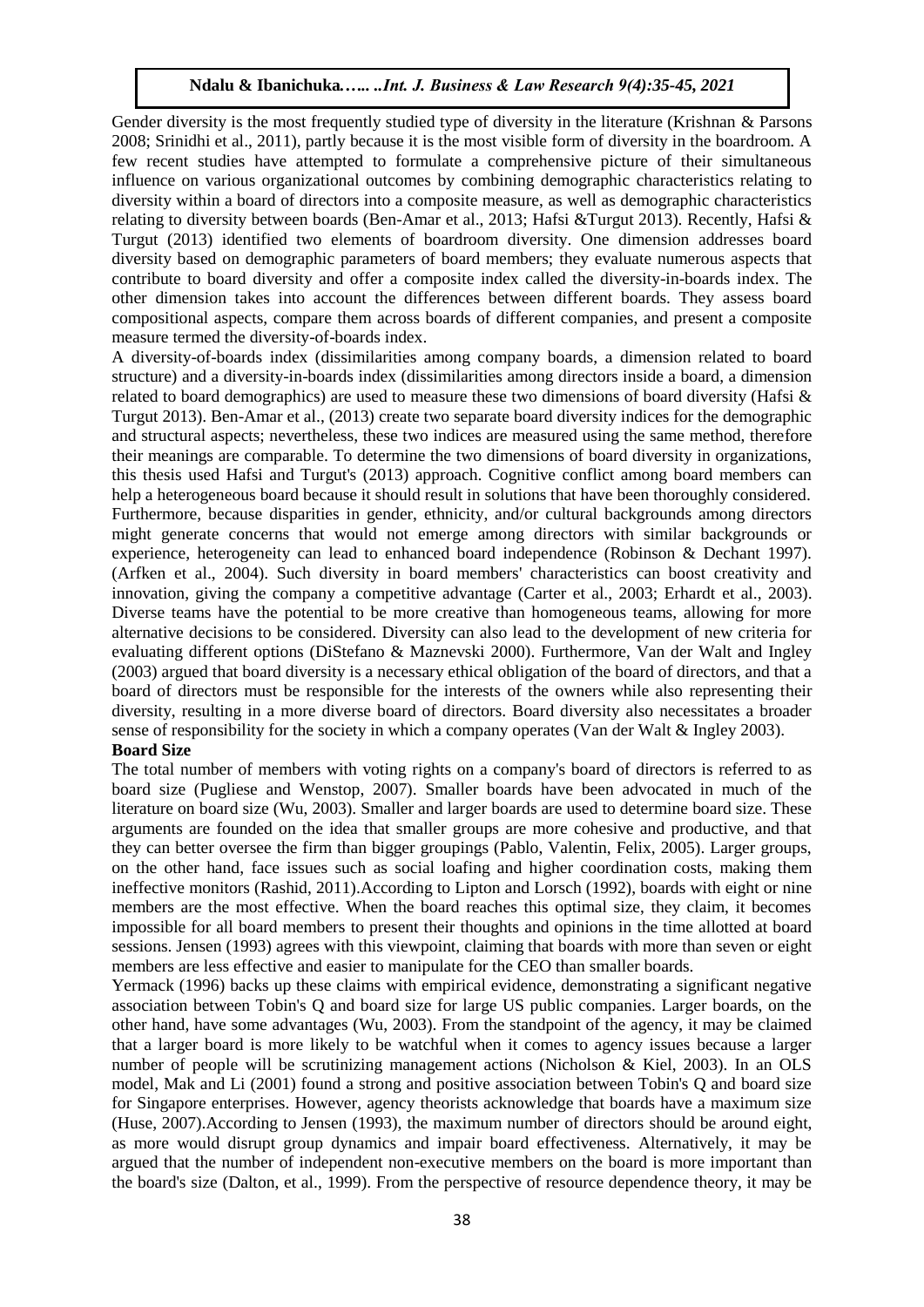argued that a larger board provides more options for external linkages and hence access to resources (Nicholson & Kiel, 2003).

#### **Corporate Social Responsibility Disclosure**

Social activities disclosures are used to measure corporate social responsibility disclosure. The concept of corporate social responsibility is a simple topic of debate among firms and stakeholders that has continued to capture the attention of corporate governance. This occurred as a result of community members' demands that corporations address the neighborhoods environmental and social concerns as part of their business plan, because the company's interests extend beyond producing a profit for shareholders to both stakeholders and shareholders. Companies are required to be more productive in their thinking, particularly in terms of ways and processes to alleviate and solve the requirements of various stakeholder groups. Employees, government, community members, consumers, and business owners who have a stake in a company are all stakeholders. Furthermore, in order to establish image and reputation in a competitive business climate, organizations must meet the interests of various stakeholder groups.

Furthermore, businesses are expected to be transparent and accountable to their stakeholders. As a result, owners evaluate companies based on their financial success, and governments evaluate companies based on their compliance with relevant regulations (Thi and Pham, 2018), while communities evaluate the company's commitment to social and environmental activities (Phiri, Mantzari, and Gleadle, 2018). In general, CSR is a requirement for businesses to participate in programs that promote societal growth, the fulfillment of stakeholder interests, and the improvement of societal conditions (Chelliah, Jaganathan, and Chelliah, 2017; Radka, 2019).The greatest way for a corporation to report social and environmental initiatives for community members in bookkeeping is through disclosure in an annual account statement (Alnabsha et al., 2018; Umoren, Isiavwe, and Morenike, 2016). As a result, organizations' management is questioned about including information on CSRD actions in their annual reports. The goal is to meet the information needs of the host communities of the companies (Khasharmeh and Desoky, 2013).

Furthermore, including environmental and social activities information in annual reports of corporations has improved the validity and trustworthiness of the financial reporting system while also increasing the company's image and reputation. Furthermore, the accounting profession and accountants believe that corporate social responsibility and the disclosure that goes along with it will never be separated. Typically, communities expect firms to perform better or worse in terms of providing, social, and environmental activities, and this is done by measuring the social programs, activities, and projects that companies reveal in an annual report. Furthermore, corporate governance characteristics are all about how a firm looks, makes decisions, and has capabilities that set it apart from others. There are numerous corporate governance aspects that influence company decisions on information disclosure, such as CSRD in an annual report.

Corporate social responsibility, according to Haslinda, Alia, and Faizah (2016), is the obligation of businesses to include the community's economic, legal, ethical, and charitable demands into their business strategy at any given time. This demonstrates that businesses should provide some services that communities require. Furthermore, if businesses complete their CSR actions, they may only have a chance of surviving for a long time. Similarly, communities should support and assist businesses in achieving their economic objectives, such as by ensuring product safety and providing enough health care for employees. Companies are expected to fulfill their ethical responsibilities by aligning their commercial actions with society ideals, according to supplementary communities. Finally, voluntary responsibilities are those social acts that communities require above and beyond their economic, legal, and ethical obligations.

## **III. Empirical Review**

Matteo, Jamel, Salim, Wafa and Yamina (2021) studied Does a Board Characteristic Moderate the Relationship between CSR Practices and Financial Performance? Evidence from European ESG Firms. This study aims to examine the potential effect that corporate social responsibility practices (CSR) have on financial performance in ESG firms, using the moderating role of board characteristics. The study found out that board characteristics partially moderate the relationship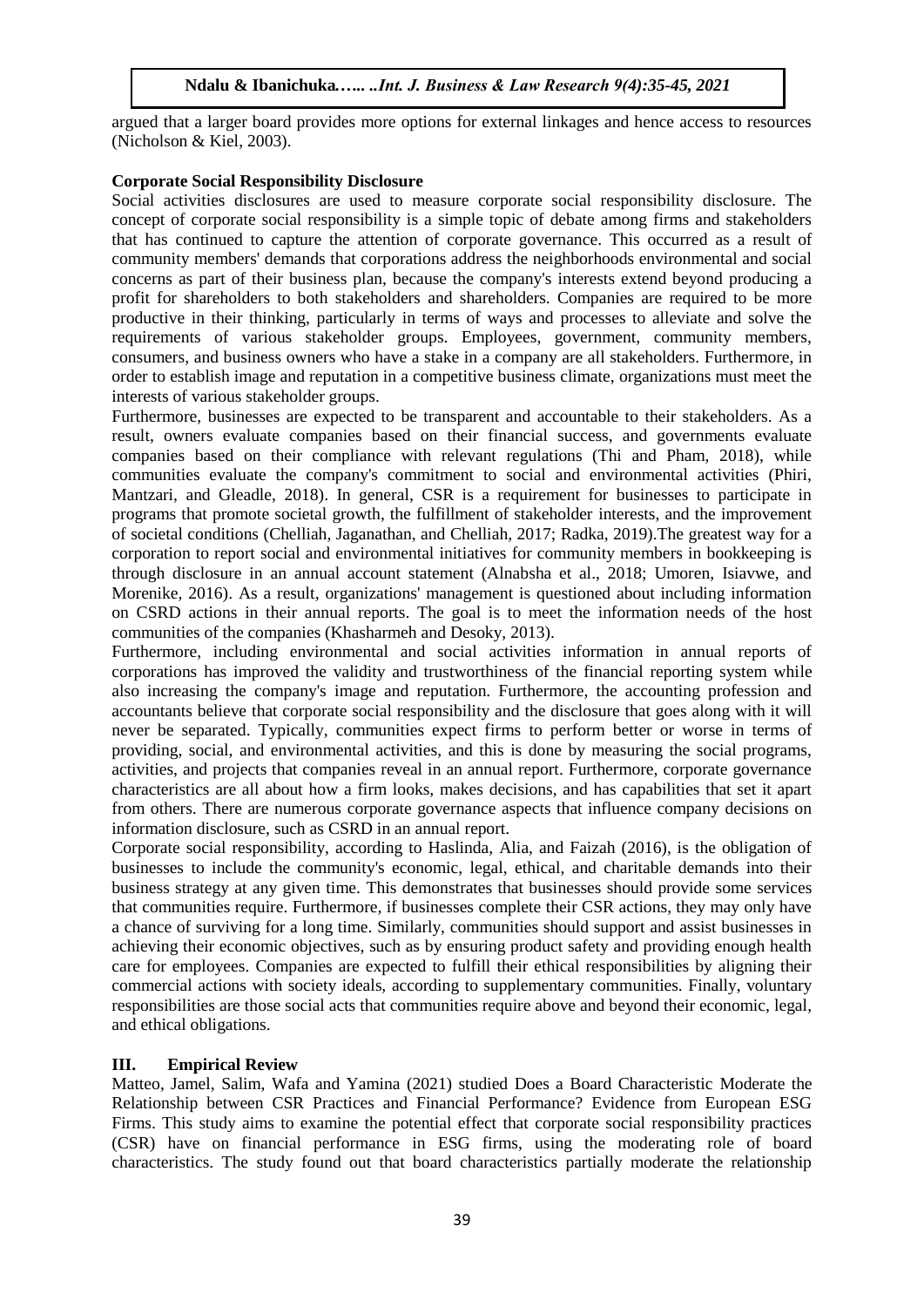between CSR practices and financial performance in European ESG firms. In addition, the study indicates that CSR practices affect the firm's financial performance positively.

Omalike, Nweze and Nwadialor (2020) studied the effect of social and environmental disclosures on performance of non-financial firms in Nigeria. In order to determine the relationship between social and environmental disclosures and firms performance, some key proxy variables were used in the study, namely corporate social responsibility disclosure and environmental disclosure; firms' performance is however represented by NAPS. The findings generally indicate that corporate social and environmental disclosures have significantly influenced firms' performance at 5% significant level. Based on this, the study concludes that social and environmental disclosures have positively improved firms performance over the years.

Beji, Yousfi, Loukil and Omri (2020) studied Board Diversity and Corporate Social Responsibility: Empirical Evidence from France. This study analyzes how the board's characteristics could be associated with globally corporate social responsibility CSR and specific areas of CSR. It is drawn on all listed firms, in 2016, on the SBF120 between 2003 and 2016. The results provide strong evidence that diversity in boards and diversity of boards globally are positively associated with corporate social performance. However, they influence differently specific dimensions of CSR performance.

Emmanuel, Elvis and Abiola (2019) studied environmental accounting disclosure and performance of listed Companies in Nigeria from 2007 –2016. Data were analyzed through the use of multiple regression. The result of the study shows that non-financial indicators of environmental disclosure have a positive significant effect on performance, while performance indicator of environmental accounting disclosure has no effect on performance of firms.

Polycarp (2019) conducted a research on environmental accounting and financial performance of oil and gas companies in Nigeria from 2016-2017. Data was collected from annual reports, performance was measured using return on equity, earnings per share and net profit margin. Multiple regression was used to analyze the data, the study found out that environmental disclosure has no relationship with financial performance.

Guerrero-Villegas, Pérez-Calero, Hurtado-González and Giráldez-Puig (2018) studied Board Attributes and Corporate Social Responsibility Disclosure: A Meta-Analysis. Many studies have examined the relationships between board attributes (board independence, CEO duality, board size, and women on boards) and corporate social responsibility disclosure (CSRD) as a means to improve a firm's reputation. These relationships were more significant in countries with low levels of commitment to sustainable goals. Thus, the study revealed differences in the relationship between board attributes and CSRD, and that these differences were conditioned by the institutional contexts in which firms operate.

Nwaiwu and Oluka (2018) empirically examined the effect of environmental disclosure on financial performance of firms in Nigeria for a period of five years from 2011-2015. Data were analyzed using multiple regression. The result indicated environmental disclosure has a significant positive effect on financial performance of firms.

## **IV. METHODOLOGY**

This study is designed to investigate the relationship between board diversity and corporate responsibility disclosure: An analysis of oil and gas companies quoted at the Nigerian Stock Exchange. The study adopt ex – post facto and cross sectional research design because it relies on historical or past data and a cross section of oil and gas firms in Nigeria. The population of the study comprises of 12 quoted oil and gas firms on Nigerian Stock Exchange as at 31<sup>st</sup>December, 2019. The selection of Oil and gas sector was necessitated because they operate in socially and environmentally sensitive sectors. There has been increasing hostility against oil and gas firms in Nigeria as a consequence of the negative social and environmental results of their operations in host communities. Secondary data were used to carry out this study. Secondary data was collected from the company Annual Reports. Pearson Product Moment Correlation Coefficient analytical technique was used and facilitated by Statistical Package for Social Sciences (SPSS) version 23.0.

## **V. RESULTS AND ANALYSIS**

The data collected were presented and discussed in this section. The descriptive statistics, correlation matrix and inferential statistics are all presented in this section. The hypothesis formulated for the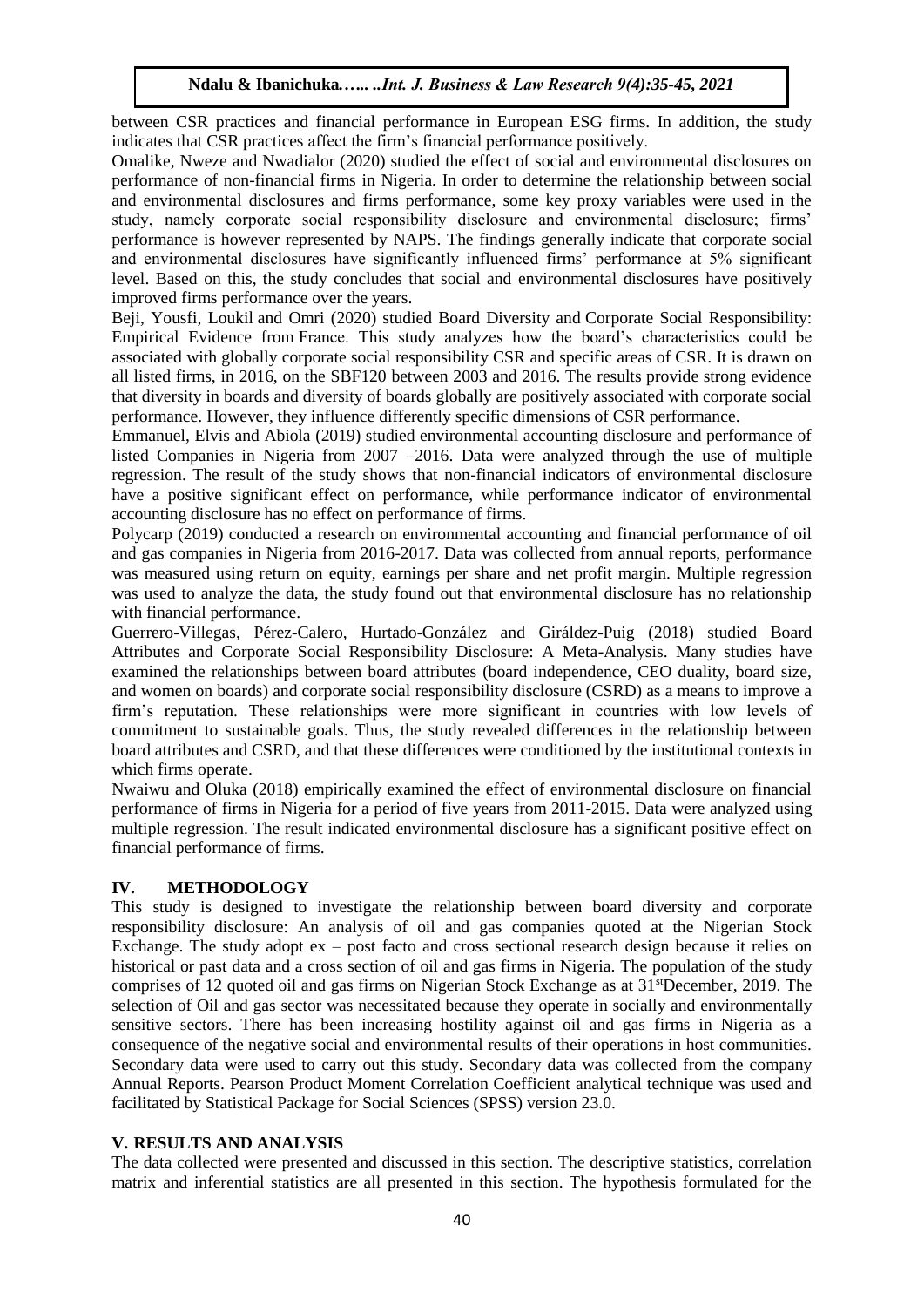study was also tested to ascertain the relationship between board diversity and corporate social responsibility disclosure.

## **Table 1 Descriptive Statistics**

|                                  |     |      | Minimum Maximum | Mean   | <b>Std.</b> Deviation | <b>Skewness</b> |
|----------------------------------|-----|------|-----------------|--------|-----------------------|-----------------|
| <b>Board Gender</b><br>Diversity | 120 | 2.00 | 13.00           | 8.4583 | 2.54669               | 2.997           |
| Valid N (listwise)               | 120 |      |                 |        |                       |                 |
| <b>Source: SPSS Output, 2021</b> |     |      |                 |        |                       |                 |

Table 1 showed that board gender diversity had the mean of 8.4583 and the standard deviation of 2.54669. The minimum and maximum values of 2.00 and 13.00 respectively. The skewness is at 2.997 which shows the normality of the variables and is within the threshold of  $+/- 1.96$ . It signifies the absence of outliers in the data set.

#### **Table 2 Descriptive Statistics**

|                                  |     | Minimum | Maximum | Mean   | <b>Std.</b> Deviation | <b>Skewness</b> |
|----------------------------------|-----|---------|---------|--------|-----------------------|-----------------|
| <b>Board Size</b>                | 20  | 2.00    | 13.00   | 8.4917 | 2.51047               | 5.158           |
| Valid N (listwise)               | 120 |         |         |        |                       |                 |
| <b>Source: SPSS Output, 2021</b> |     |         |         |        |                       |                 |

Table 2 showed that board size had the mean of 8.4917and the standard deviation of 2.51047. The minimum and maximum values of 2.00 and 13.00 respectively. The skewness is at 5.158 which shows the normality of the variable and is within the threshold of  $+/- 1.96$ . It signifies the absence of outliers in the data set.

#### **Table 3 Descriptive Statistics**

|                                               |     | Minimum | Maximum      | Mean        | <b>Std.</b> Deviation | <b>Skewness</b> |
|-----------------------------------------------|-----|---------|--------------|-------------|-----------------------|-----------------|
| <b>Social Activities</b><br><b>Disclosure</b> | 120 | 8608.00 | 435000000.00 | 45320672.35 | 64084057.20           | 2.660           |
| Valid N (listwise)                            | 120 |         |              |             |                       |                 |
| _ _ _ _ _ _ _ _                               |     |         |              |             |                       |                 |

#### **Source: SPSS Output, 2021**

Table 3 showed that social activities disclosure had the mean of 45320672.35 and the standard deviation of 64084057.20. The minimum and maximum values of 8608.00 and 435000000.00 respectively. The skewness is at 2.660 which shows the normality of the variable and is within the threshold of +/- 1.96. It signifies the absence of outliers in the data set.

#### **Test of Hypotheses**

**Ho1**There is no significant relationship between board gender diversity and social activities disclosure in oil and gas companies in Nigeria.

#### **Test of Hypothesis 1**

# **Table 4: Correlation Analysis on the Extent and Direction of the Relationship between Board Gender Diversity and Social Activities Disclosure**

**Correlations**

|                               |                            | <b>Board</b><br>Diversity | Gender Social Activities<br>Disclosure |
|-------------------------------|----------------------------|---------------------------|----------------------------------------|
| <b>Board Gender Diversity</b> | <b>Pearson Correlation</b> |                           | $.455***$                              |
|                               | $Sig. (2-tailed)$          |                           | .000                                   |
|                               | N                          | 120                       | 120                                    |
| Social Activities Disclosure  | <b>Pearson Correlation</b> | $.455***$                 |                                        |
|                               | $Sig. (2-tailed)$          | .000                      |                                        |
|                               | N                          | 120                       | 120                                    |

\*\*. Correlation is significant at the  $\overline{0.01}$  level (2-tailed).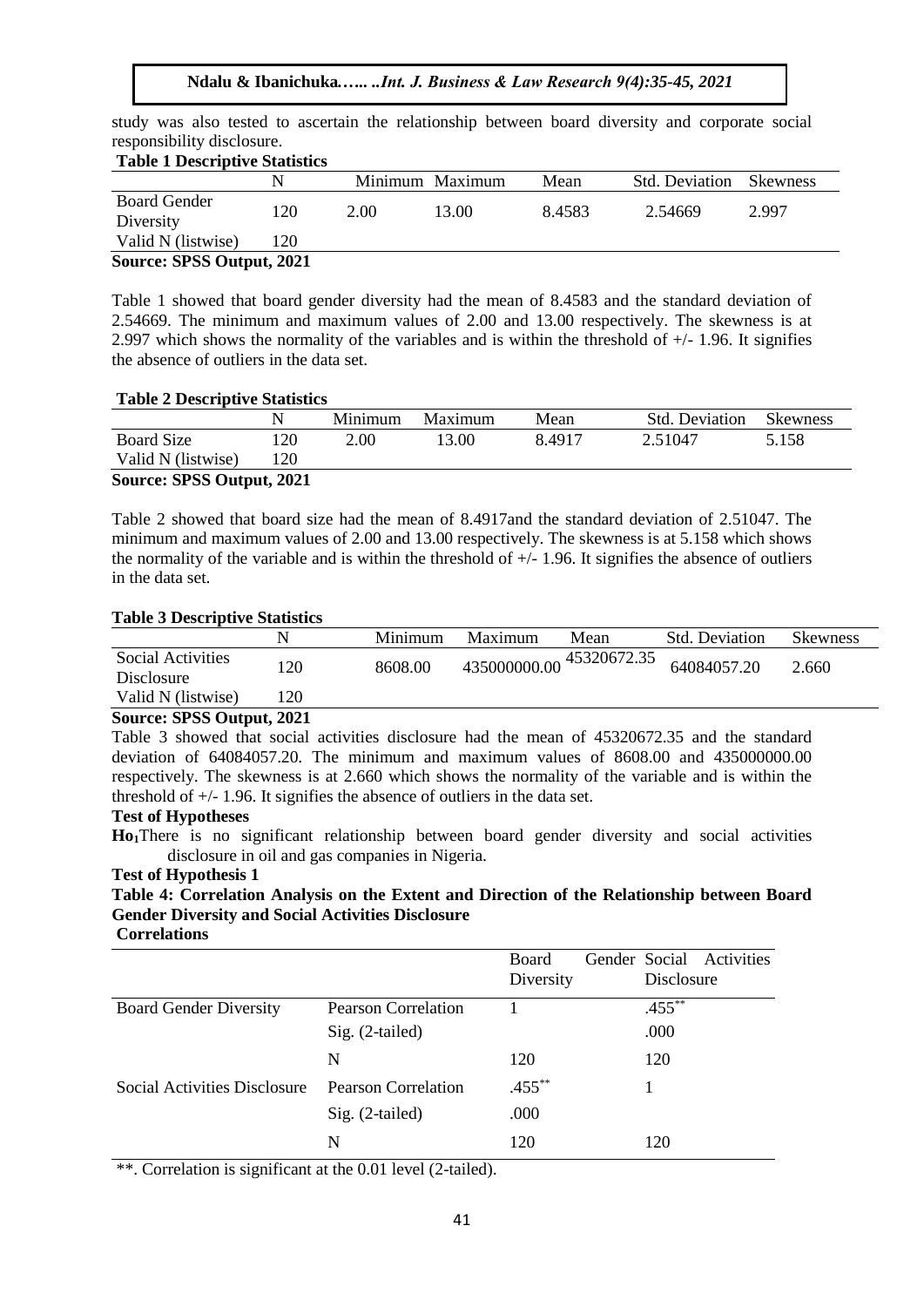Table 4 shows the correlation analysis on the extent and direction of the relationship between board diversity and social activities disclosure. It showed the correlation coefficient of  $r = 0.455**$  with the significant/probability value =  $0.00$  less than  $0.05$  level of significant. The value is moderate indicating a moderate relationship between board gender diversity and social activities disclosure. Based on the above result, the study rejects the null hypothesis of no significant relationship between board gender diversity and social activities disclosure and accept the alternate hypothesis of a significant relationship between board diversity and social activities disclosure.

**Ho2** There is no significant relationship between board size and social activities disclosure in oil and gas companies in Nigeria.

#### **Test of Hypothesis 11**

**Table 5: Correlation Analysis on the Extent and Direction of the Relationship between Board Size and Social Activities Disclosure**

**Correlations**

|                                     |                                               | <b>Board Size</b> | Social Activities<br>Disclosure |
|-------------------------------------|-----------------------------------------------|-------------------|---------------------------------|
| <b>Board Size</b>                   | Pearson Correlation<br>Sig. (2-tailed)        |                   | $.452**$<br>.000                |
|                                     | N                                             | 120               | 120                             |
| <b>Social Activities Disclosure</b> | <b>Pearson Correlation</b><br>Sig. (2-tailed) | $.452**$<br>.000  |                                 |
|                                     | N                                             | 120               | 120                             |

\*\*. Correlation is significant at the 0.01 level (2-tailed).

Table 5 shows the correlation analysis on the extent and direction of the relationship between board size and social activities disclosure. It showed the correlation coefficient of  $r = 0.452**$  with the significant/probability value =  $0.00$  less than 0.05 level of significant. The value is moderate indicating a moderate relationship between board size and social activities disclosure. Based on the above result, the study rejects the null hypothesis of no significant relationship between board size and social activities disclosure and accept the alternate hypothesis of a significant relationship between board size and social activities disclosure.

#### **DISCUSSION OF FINDINGS**

The test of hypotheses was carried out using secondary data collected from Nigerian Stock Exchange (NSE) and the extent and direction of the relationship between board diversity dimensions (board gender diversity and board size) and the measure of corporate social responsibility disclosure (social activities disclosure) were determined. Thus it is important to discuss the findings and relate them to the conceptual review.

On the test of hypothesis one  $(H0<sub>1</sub>)$ , it was found that there is a significant moderate relationship between board gender diversity and social activities disclosure. The analysis in table 4 showed the correlation coefficient of  $r = 0.455**$  significant at  $pv = 0.000 < 0.05$ . Hence the conclusion that there is a significant relationship between boards gender diversity and social activities disclosure. The implication of this finding is that an increase in board gender diversity is associated with an increase in social activities disclosure. This position is in line with the study of Beji, Yousfi, Loukil and Omri (2020), Yahaya and Apochi (2021), Matteo, Jamel, Salim, Wafa and Yamina (2021), Omalike, Nweze and Nwadialor (2020), Susanto (2019) who studied at different time board characteristics and corporate social responsibility disclosure and found that, board characteristics has a significant relationship with corporate social responsibility disclosure.

On the test of hypothesis two  $(H0<sub>2</sub>)$ , it was found that there is a significant moderate relationship between board size and social activities disclosure. The analysis in table 5 showed the correlation coefficient of  $r = 0.452**$  significant at  $pv = 0.000 < 0.05$ . Hence the conclusion that there is a significant relationship between board size and social activities disclosure. The implication of this finding is that an increase in board size is associated with an increase in social activities disclosure.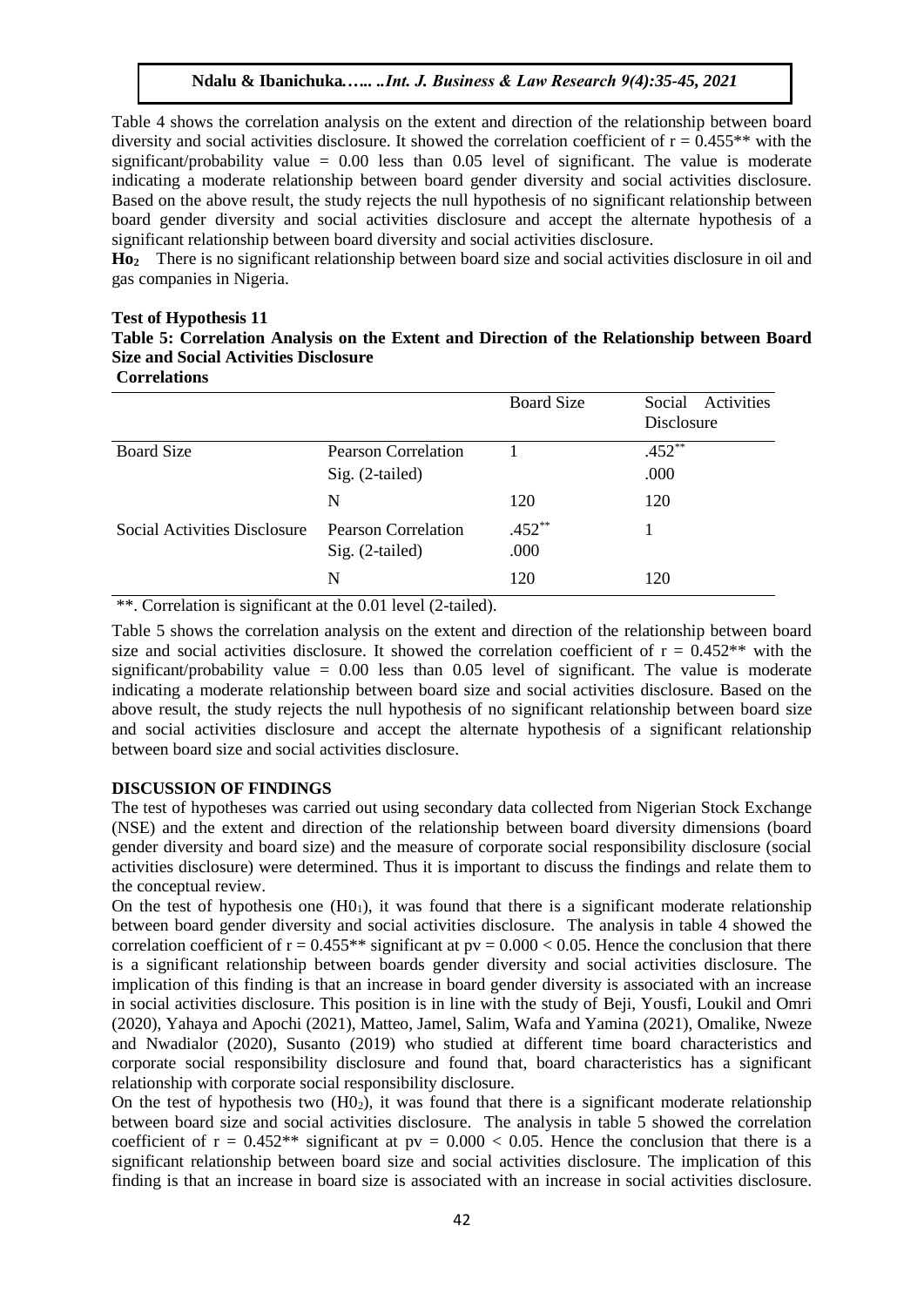This position is in line with the study of Kengatharan and Sivakaran (2019), Guerrero-Villegas, Pérez-Calero, Hurtado-González and Giráldez- Puig (2018), Muktar, Mohammad, Jibril, and Sabo (2016), Kurawa and Abdulrahman (2014) and Haji (2013) who studied at different times board characteristics proxied by board size and corporate social responsibility disclosure and found that, board size has a significant relationship with corporate social responsibility disclosure.

#### **CONCLUSION**

The study empirically investigated board diversity and corporate social responsibility disclosure in quoted oil and gas companies in Nigeria using cross – sectional data of 12 quoted indigenous oil and gas companies for a period of 10 years starting from 2010 to 2019. The dependent variable was measured by social activities disclosure, while the independent variable was proxied by board gender diversity and board size. The theoretical framework of the study were legitimacy theory and group diversity theory, the study was anchored on legitimacy theory because of its underpinning of the objective of the study. Two hypothesis were postulated in this study. Moreover, based on the test of the hypotheses, the following conclusions are drawn:

That there is a significant relationship between board diversity and social activities disclosure in the quoted indigenous oil and gas companies in Nigeria. In the light of the above, the study recommends that diversity such as gender, race, and professional backgrounds should be suitably represented as this will help in ensuring full disclosure of all CSR related information. Board size should not be less than 9 members given the magnitude of higher number of board size to greater disclosure of CSR activities of the sampled firms.

#### **REFERENCES**

- Airvisual. (2018). *The 2018 world air quality report*. Retrieved from [https://www.airvisual.com/world-most-pollutedcities/world-](https://www.airvisual.com/world-most-pollutedcities/world-%20air-quality-report-2018-%09en.pdf) air-quality-report-2018 [en.pdf](https://www.airvisual.com/world-most-pollutedcities/world-%20air-quality-report-2018-%09en.pdf)
- Alnabsha, A., Abdou, H. A., Ntim, C. G., & Elamer, A. A. (2018). Corporate boards, ownership structures and corporate disclosures: Evidence from a developing country. *Journal of Applied Accounting Research, 19*(1), 20–41.
- Bear, S., Rahman, N., & Post, C. (2010). The impact of board diversity and gender composition on corporate social responsibility and firm reputation. *Journal of Business Ethics*, *97*(2), 207-221.
- Beji, R., Yousfi, O., Loukil N. & Omri A. (2020). Board diversity and corporate social responsibility: empirical evidence from France. *Journal of Business Ethics*, 1-25.
- Ben-Amar, W., Francoeur, C., Hafsi, T., & Labelle, R. (2013). What makes better boards? A closer look at diversity and ownership. *British Journal of Management*, 24 (1), 85-101
- Bilimoria, D. (2000). *Building the business case for women corporate directors*. In *women on corporate boards of directors* (25-40). Springer, Dordrecht
- Braam, G., Weerd, L. Uit De, Hauck, M., & Huijbregts, M. (2016). Determinants of corporate environmental reporting: The importance of environmental performance and assurance Geert. *Journal of Cleaner Production.*
- Carter, D. A., Simkins, B. J., & Simpson, W. G. (2003). Corporate governance, board diversity, and firm value. *Financial Review*, 38(1), 33-53.
- Carver, J. (2002). *On board leadership*. New York: Jossey-Bass, John Wiley, Inc.
- Chelliah, T. D., Jaganathan, M., &Chelliah, M. K. (2017). Adoption of corporate social responsibility: Empirical Evidence from Malaysian SMEs. *Jurnal Komunikasi, Malaysian Journal of Communication, 33*(4), 174–189.
- Coffey, B. S., & Wong, J. (1998). Board Diversity and Managerial Control as Predictors of Corporate Social Performance. *Journal of Business Ethics, 17*(14), 1595-1603
- Dalton, D., Daily, C., Johnson, J., & Ellstrand, A, (1999). Number of directors and financial performance: *A meta-analysis. Academy of Management Journal, 42,* 674 686.
- Dobbin, F., & Jung, J. (2011) Corporate Board gender diversity and stock performance: The competence gap or institutional investor bias? *Harvard University Department of sociology, 40* (2), 137-140.
- Emmanuel, O. G., Elvis, E. & Abiola T. (2019). Environmental accounting disclosure and firm value of industrial goods companies in Nigeria. *Journal of Economics and Finance 10* (1), 7-21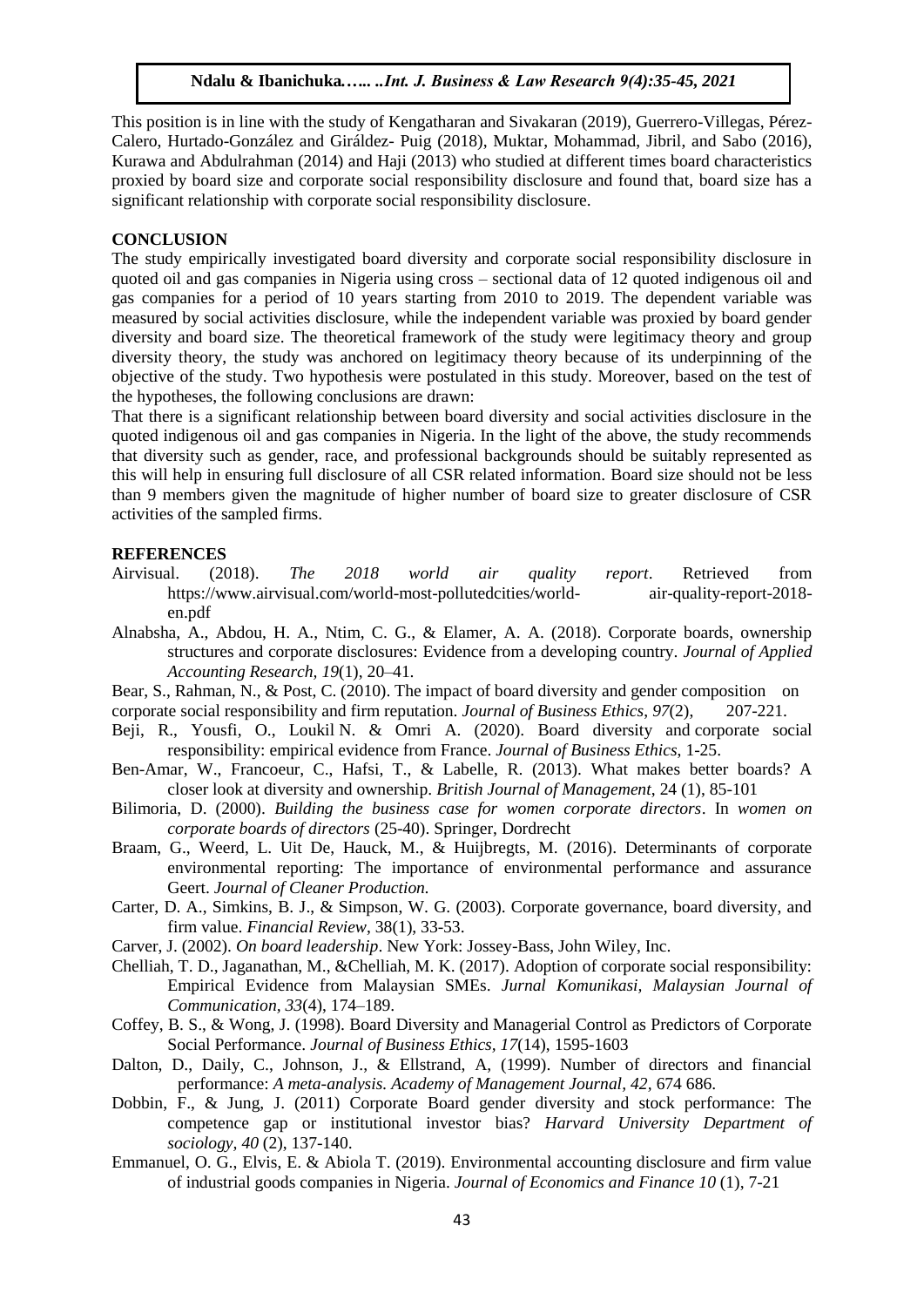Erhardt, N. L., Werbel, J. D. & Shrader, C. B. (2003). Board of director diversity and firm financial performance. *Corporate Governance: An International Review*, *11*(2), 102-111

- Galbreath, J. (2011). Are there gender-related influences on corporate sustainability? A study of women on boards of directors. *Journal of management & organization*, *17*(1), 17-38.
- Gray, R., Kouhy, R., & Laver, S. (1995b). Corporate social and environmental reporting: A review of the literature and a longitudinal study of UK disclosure, *Accounting, Auditing & Accountability Journal, 8*(2), 47-77.
- Guerrero-Villegas, J., Pérez-Calero, L., Hurtado-González J.M, & Giráldez-Puig P. (2018). Sustainability,  $10(4808)$ ,  $1 - 22$
- Hackston, D., & Milne, M. J. (1996). Some determinants of social and environmental disclosures in New Zealand companies. *Accounting, Auditing & Accountability Journal, 9*(1), 77–108
- Hafsi, T. & Turgut, G. (2013). Boardroom diversity and its effect on social performance: Conceptualization and empirical evidence. *Journal of Business Ethics*, *112* (3), 463-479
- Hampel. R. (1998). *Committee on corporate governance. Final report*. London: Gee Publishing Ltd
- Handajani, L., Subroto, B., Sutrisno, T., &Saraswati, E. (2014). Does board diversity matter on corporate social disclosure? An Indonesian evidence. *Journal of Economics and Sustainable Development*, *5*(9), 8-16.
- Haslinda, Y., Alia, J., & Faizah, D. (2016). Corporate governance and corporate social responsibility disclosures: An emphasis on the CSR Key dimensions. *Journal of Accounting and Auditing: Research & Practice, 3*(1), 1–14.
- Huse, M. (2007). *Boards, governance and value creation: The human side of corporate governance.* Cambridge University Press.
- Issa S.O., Abdulkadir K.I., Sanni O.N. & Ibrahim (2020). Impact of board diversity on corporate social responsibility of listed oil and gas firms in Nigeria. *International Journal of Accounting Research, 5*(3), 107 – 115
- Jensen, M. (1993). The modern industrial revolution, exit and the failure of internal control systems. *Journal of Finance, 8*, 831–880
- Kang, H., Cheng, M., & Gray, S. J. (2007). Corporate governance and board composition: Diversity and independence of Australian Boards. Corporate Governance. *An International Review, 15*(2), 194–207.
- Keasey, K., Thompson, S., & Wright, M. (eds). (1997). *Corporate governance: Economic, management, and financial issues.* Oxford: Oxford University Press
- Khasharmeh, H.A., & Desoky, A.M. (2013). Online corporate social responsibility disclosures: The case of the gulf cooperation council (GCC) Countries. *Global Review of Accounting and Finance, 4*(2), 39–64.
- Knippenberg, V. D., Dreu, D. C. K., & Homan, A. C. (2004). Work group diversity and group performance: an integrative model and research agenda. *Journal of applied psychology*, *89*(6), 1008.
- Krishnan, G. V. & Parsons, L. M. (2008). Getting to the bottom line: An exploration of gender and earnings quality. *Journal of Business Ethics*, *78*(1/2), 65-76.
- Lipton, M. & Lorsch, J. (1992). A modest proposal for improved corporate governance, *Business Lawyer, 1*, 59–77.
- Mak, Y. T., & Li, Y. (2001). Determinants of corporate ownership and board structure: evidence from Singapore, *Journal of Corporate Finance,* 71, 235
- Matteo, R., Jamel, C., Salim, C., Wafa, J. & Yamina C. (2021). Does a Board Characteristic Moderate the Relationship between CSR Practices and Financial Performance? Evidence from European ESG Firms. Journal of Risk and Financial Management  $14(354)$ ,  $1 - 15$
- Mattis, M. C. (2000). Women corporate directors in the United States. In R. J. Burke and M. C. Mattis, (eds.). *Women on corporate boards of directors: international challenges and opportunities,* 43–56. Dordrecht: Kluwer Academic
- Miller, T., & Triana, D. C. M. (2009). Demographic diversity in the boardroom: Mediators of the board diversity–firm performance relationship. *Journal of Management studies*, *46*(5), 755-786.